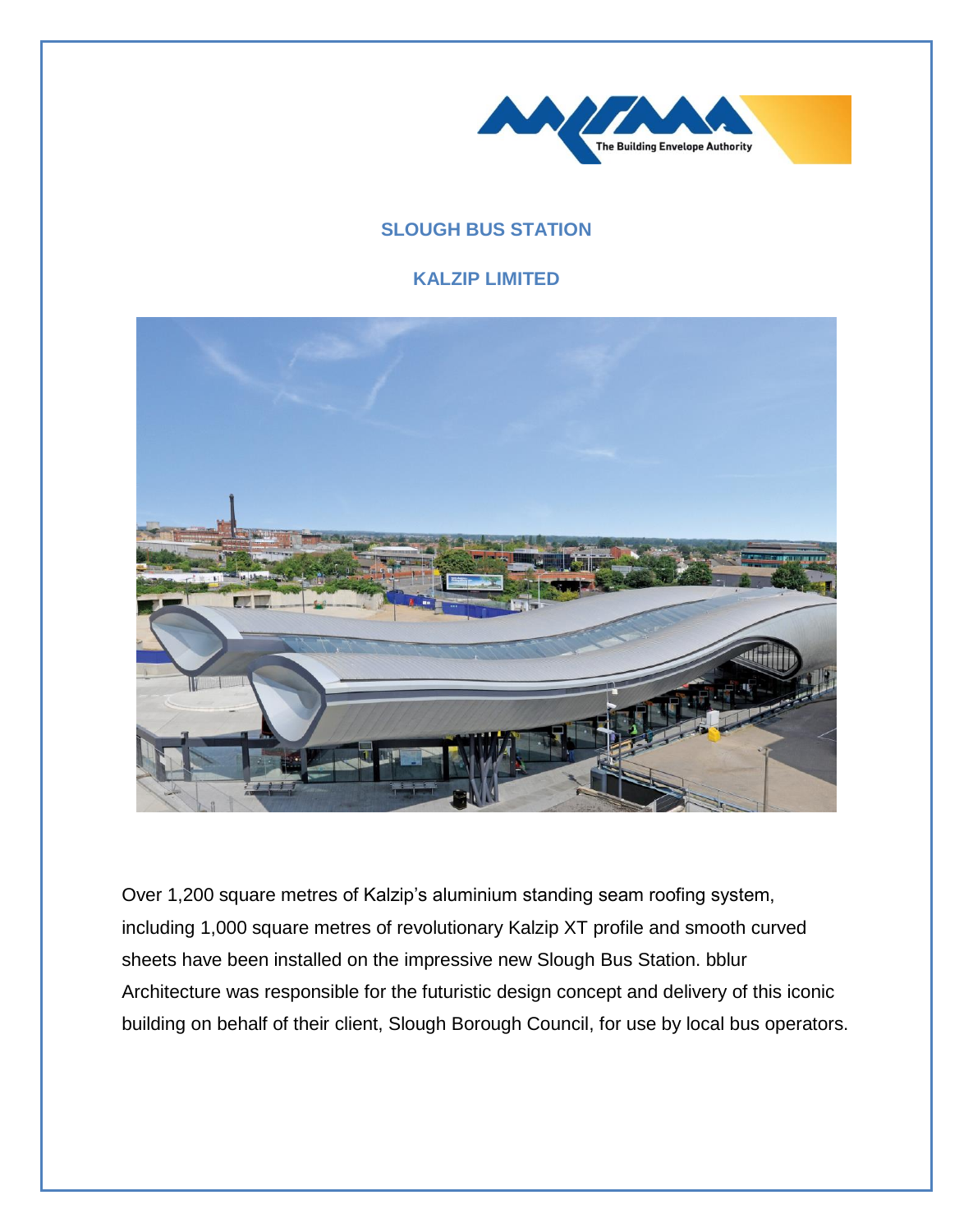Main contractor McLaren Construction Group appointed leading building envelope specialist and experienced Teamkal contractor, Lakesmere Ltd to create the smooth flowing lines of this striking 140 metre long roof over the bus station's accommodation block and twin roof canopies. The resulting structure, which also includes 1,200 square metres of Kalzip structural decking, was achieved by Lakesmere working in close cooperation with Kalzip who contributed their wealth of technical expertise and manufacturing excellence to the success of this project.

Matthew Bedward, partner of bblur Architecture explains, "The design concept for Slough Bus Station's gently undulating roof canopies is a visual representation of different wavelengths of light in recognition of discoveries made by the borough's famous astronomer royal, William Herschel who lived in Slough."

"We wanted a reliable, highly flexible roofing system that was quick and easy to install yet capable of delivering the 3D smooth contoured effect we desired for this landmark building - and the Kalzip aluminium system with its XT profile sheets ticked all the boxes," says project architect, John Fookes.

The amazing flexibility of Kalzip XT profiled sheets together with the company's advanced computer controlled roll-forming technology make it possible to transform complex computer generated designs into reality - allowing intricate 3D contouring to be combined with a standing seam system to achieve technically perfect free-flowing building shapes as exemplified on Slough Bus Station

Kalzip XT profile sheets were employed on the bus station's main accommodation block in areas where double curved convex geometry occurred and again on the roof canopies where they were distended and waisted accordingly to suit the areas around the convex and concave quadrant points on the long elevation.